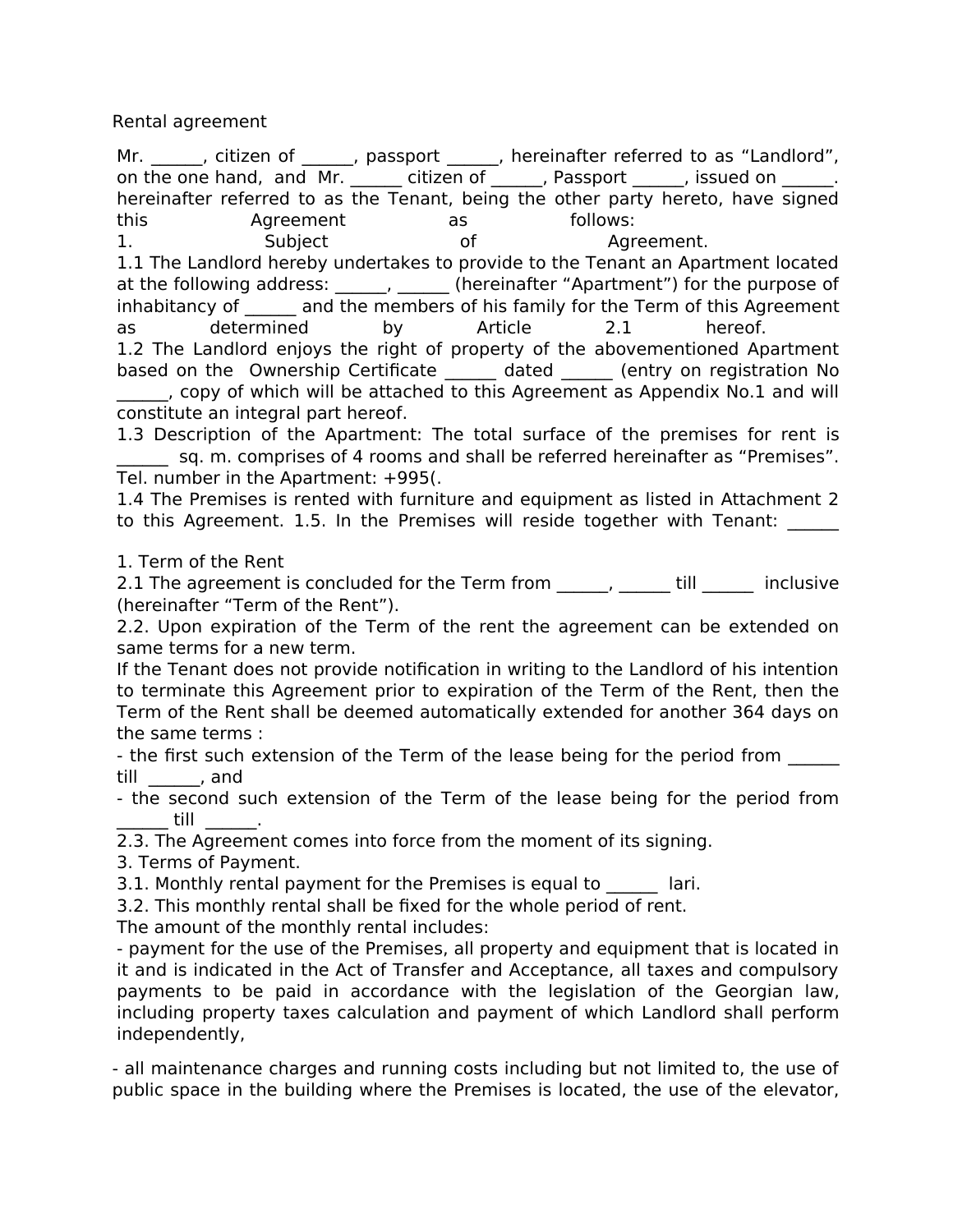payment for cleaning inside the building, for concierge service, for water supply, consumption and sewerage, for gas, central heating and payment for maintenance and repair of housing Apartment, charges for the heavy reconstruction,

- monthly payment for use of 1 (one) parking spot in the parking lot of the building where the apartment is located during the whole term of the Term of the Rent,

- monthly subscription for use of local telephone line-------------- connected in the Apartment and payment for connection to Internet-services and for hook-up of wireless equipment,

- payment for connection to Internet-services and for hook-up of wireless equipment ,

- payment of monthly electricity consumption, of water supply, and consumption (cold and hot) and of monthly subscription for use of Internet-services (high speed unlimited traffic) with regards to clause 6.3 of the Present Agreement in an amount not exceeding a lari per month.

Monthly rental does not include payments for monthly subscriptions for use of satellite TV, for long-distance and international telephone services and does not cover the additional services provided directly to the Tenant on his/her initiative or upon his/her request, such services being paid by the Tenant himself

3.3. The initial payment in the amount of to all ari shall be made by banking transfer by the Tenant within 10 (Ten) banking days after signing of the present Agreement by the Parties, which covers the rental payment for the first month in advance.

In addition to the first rental payment described above, the Tenant shall pay to the Landlord a security deposit equaling to one month of rent in the amount of lari.

3.4 All further rental payments are to be made by Tenant in advance on a monthly basis, by banking transfer to the Landlord's account mentioned in the Agreement prior to the expiration of the previous prepaid period.

3.5 The security deposit is equal to one-month rent and shall cover such damages and/or losses to the Premises, furniture and equipment of the Landlord, caused through the premeditation or gross negligence by the Tenant.

For the full text of the contract, contact to Attorney at law Guram Kontuadze tel / viber / whatsapp +995591976764 e-mail: guram.kontuadze@gmail.com site: [www.advokontu.ge](http://www.advokontu.ge/)